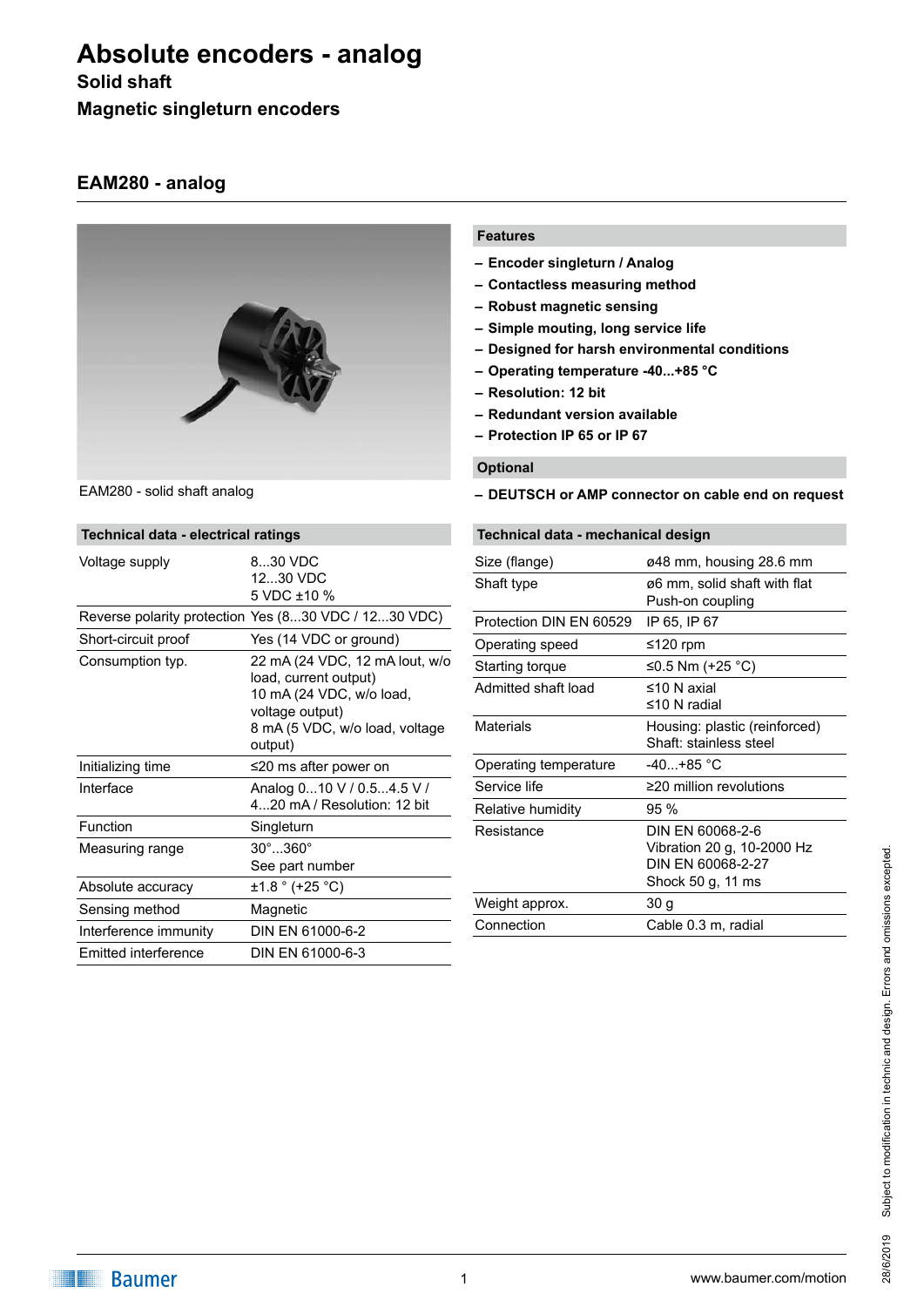## **Absolute encoders - analog**

**Solid shaft**

**Magnetic singleturn encoders**

| Part number                                                                                                                                                                                                                                                                                                                                                                                                                                      |
|--------------------------------------------------------------------------------------------------------------------------------------------------------------------------------------------------------------------------------------------------------------------------------------------------------------------------------------------------------------------------------------------------------------------------------------------------|
| <b>EAM280-SF</b><br>M<br>A<br>$\epsilon$<br>ä,<br>ä,                                                                                                                                                                                                                                                                                                                                                                                             |
| Operating temperature<br>A -40+85 °C<br>Output characteristics<br>Increasing CW<br>1<br>$\overline{2}$<br>Increasing CCW<br>Redundant, Ch1 increasing CW, Ch2 increasing CCW<br>3<br>Redundant, Ch1 increasing CCW, Ch2 increasing CW<br>4<br>Redundant, Ch1 increasing CW, Ch2 increasing CW<br>5<br>Redundant, Ch1 increasing CCW, Ch2 increasing CCW<br>6<br>Measuring range<br>$0^\circ$ 30 $^\circ$<br>A030<br>$0^\circ$ $60^\circ$<br>A060 |
| $0^\circ$ 180 $^\circ$<br>A180                                                                                                                                                                                                                                                                                                                                                                                                                   |
| A270<br>$0^\circ$ 270 $^\circ$<br>$0^\circ$ 360 $^\circ$<br>A360                                                                                                                                                                                                                                                                                                                                                                                 |
| Voltage supply / signals<br>V6 1230 VDC / Output 0+10 VDC<br>C0 1230 VDC / Output 420 mA<br>V3 830 VDC / Output 0.5+4.5 VDC<br>R4 830 VDC / Output 0.5+4.5 VDC redundant<br>V7 5 VDC ±10 % / Output 0.5+4.5 VDC ratiometric<br>R7 5 VDC ±10 % / Output 0.5+4.5 VDC ratiometric redundant<br>Connection                                                                                                                                           |
| M Cable 0.3 m, radial<br>Protection                                                                                                                                                                                                                                                                                                                                                                                                              |
| 5 IP 65<br>$\overline{7}$<br>IP 67                                                                                                                                                                                                                                                                                                                                                                                                               |
| Solid shaft<br>ø6 x 12.3 mm, with flat 1 mm<br>1.<br>ø6 x 12.3 mm, with flat 9 mm<br>9<br>P Push-on coupling                                                                                                                                                                                                                                                                                                                                     |
| Other measuring ranges by steps of 10° on request.                                                                                                                                                                                                                                                                                                                                                                                               |

Other cable lengths with assembled DEUTSCH or AMP connector on request. Other shaft types on request.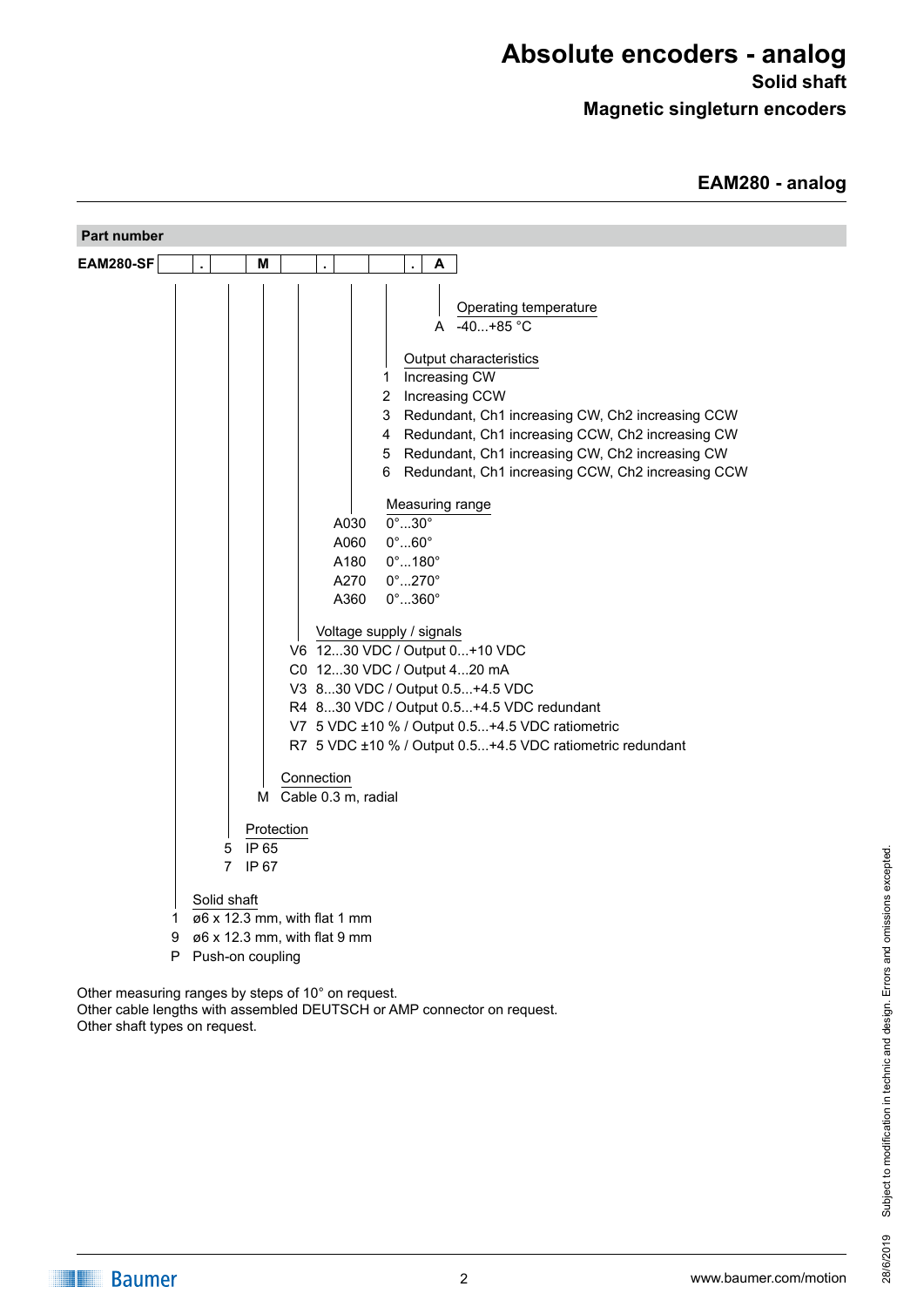## **Absolute encoders - analog Solid shaft Magnetic singleturn encoders**

### **EAM280 - analog**

| <b>Terminal significance</b> |                                                            |  |  |  |
|------------------------------|------------------------------------------------------------|--|--|--|
| $+Vs$                        | Encoder voltage supply                                     |  |  |  |
| 0 <sup>0</sup>               | Encoder ground connection relating to +Vs                  |  |  |  |
| lout                         | Current output, load: $\leq 500 \Omega$                    |  |  |  |
| Uout                         | Voltage output<br>Load resistor: > 3 kΩ between Uout / 0 V |  |  |  |

### **Terminal assignment**

| Cable                                       |           |                |  |
|---------------------------------------------|-----------|----------------|--|
| Core color                                  | Signal    | Description    |  |
| White                                       | 0 V       | Ground         |  |
| <b>Brown</b>                                | $+Vs$     | Voltage supply |  |
| Green                                       | Uout/lout | Output         |  |
| Cable data: $3 \times 0.25$ mm <sup>2</sup> |           |                |  |

### **Cable / redundant version**

| Core color                                  | Signal              | Description      |  |
|---------------------------------------------|---------------------|------------------|--|
| White                                       | 0 V <sub>1</sub> /2 | Ground 1/2       |  |
| <b>Brown</b>                                | $+Vs1$              | Voltage supply 1 |  |
| Green                                       | Uout1               | Output 1         |  |
| Yellow                                      | $+Vs2$              | Voltage supply 2 |  |
| Grey                                        | Uout2               | Output 2         |  |
| Cable data: $5 \times 0.25$ mm <sup>2</sup> |                     |                  |  |